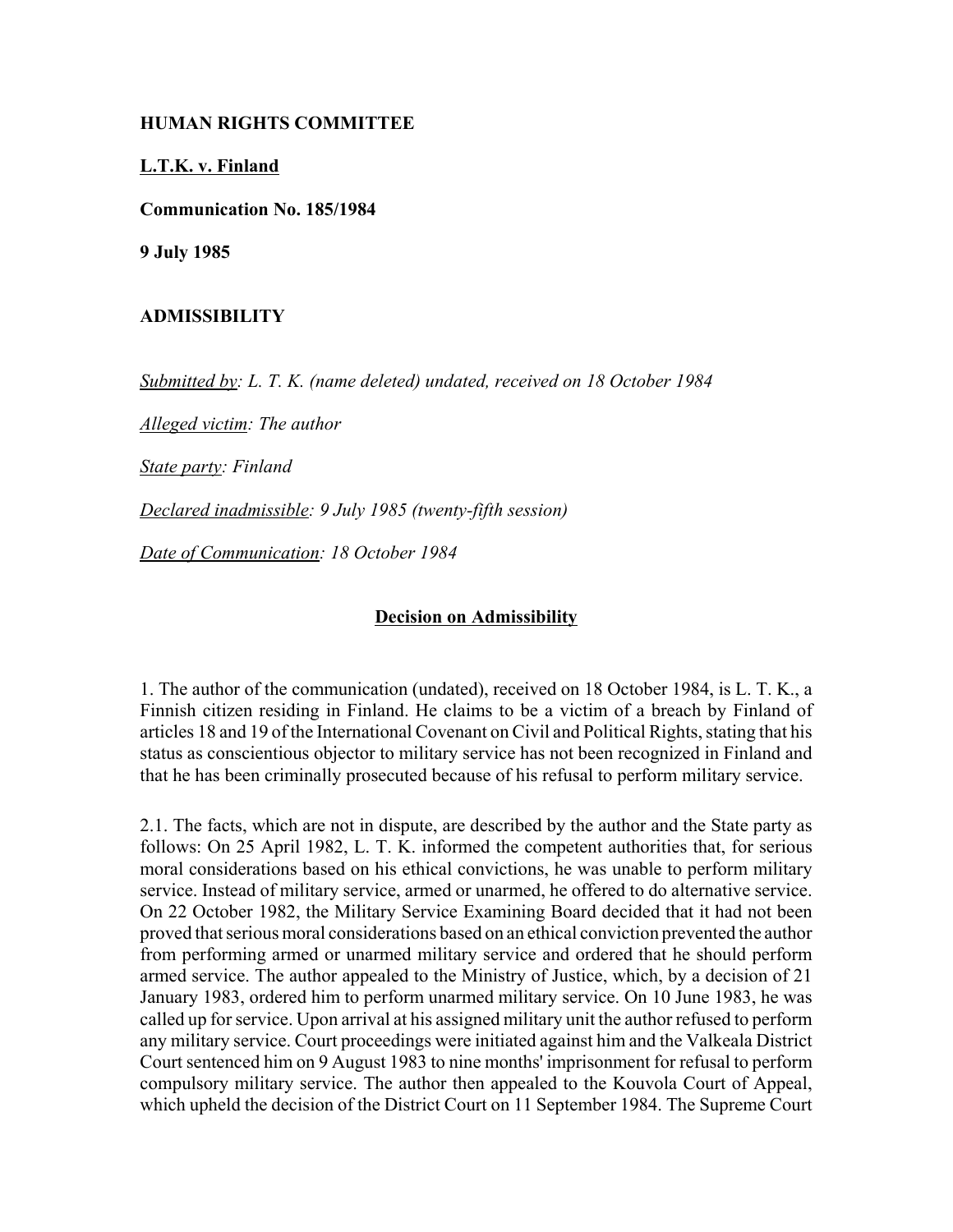rejected his application for permission to appeal on 30 November 1984.

2.2. In the mean time, the author had again, on 20 February and 10 June 1983, informed the authorities of his ethical convictions and of his desire to perform only alternative service. The Examining Board, however, decided on 1 'July 1983 that it had not received sufficient proof of his convictions. The author then appealed to the Ministry of Justice, which again ordered him, on 13 September 1983, to perform unarmed service. An application was filed by the author with the Supreme Administrative Court, alleging that a procedural fault had been made by the Military Service Examining Board. On 6 June 1984, the Supreme Administrative Court declared the application inadmissible and referred the matter to the Ministry of Justice, where it is pending for consideration.

2.3. On 16 September 1983, the author became 30 years old. Paragraph 2 of article 3 of the Unarmed and Alternative Service Act No. 132/69 provides that a man who has been ordered to perform unarmed military service or alternative service and has not entered the service before reaching the age of 30 is thereafter not obligated to do so. As a consequence, after a person has reached the age of 30, ethical conviction cannot be examined by the Military Service Examining Board or by any other public authority.

3. 1. The author further argues that the application of an age limit to alternative service now prevents him from substituting military service by alternative service and makes him a victim of discrimination on the basis of age. If, however, the Examining Board would reexamine his case and recognize his ethical convictions, he believes that he would be pardoned.

3.2. The author states that his case has not been submitted to another procedure of international investigation or settlement.

4.1. By its decision of 22 October 1984, the Working Group of the Human Rights Committee transmitted the communication under rule 91 of the provisional rules of procedure to the State party concerned, requesting information and observations relevant to the question of admissibility of the communication. The State party was also requested to provide the Committee with copies of any court orders or decisions relevant to this case.

4.2. In its reply, dated 28 January 1985, the State party did not raise objections to the admissibility of the communication. It indicated specifically that the author had exhausted available domestic remedies in the matter complained of, as required under article 5, paragraph 2 (b), of the Optional Protocol. As requested, the State party provided the Committee with copies of the relevant administrative and judicial decisions.

4.3. With regard to the question of exhaustion of domestic remedies, the State party observed, inter alia:

As regards the prison sentence passed by the Valkeala District Court, L. T. K. has exhausted all available domestic remedies. He could still seek the annulment of the court decision by bringing the case to the Supreme Court but, taking into account that the Supreme Court has